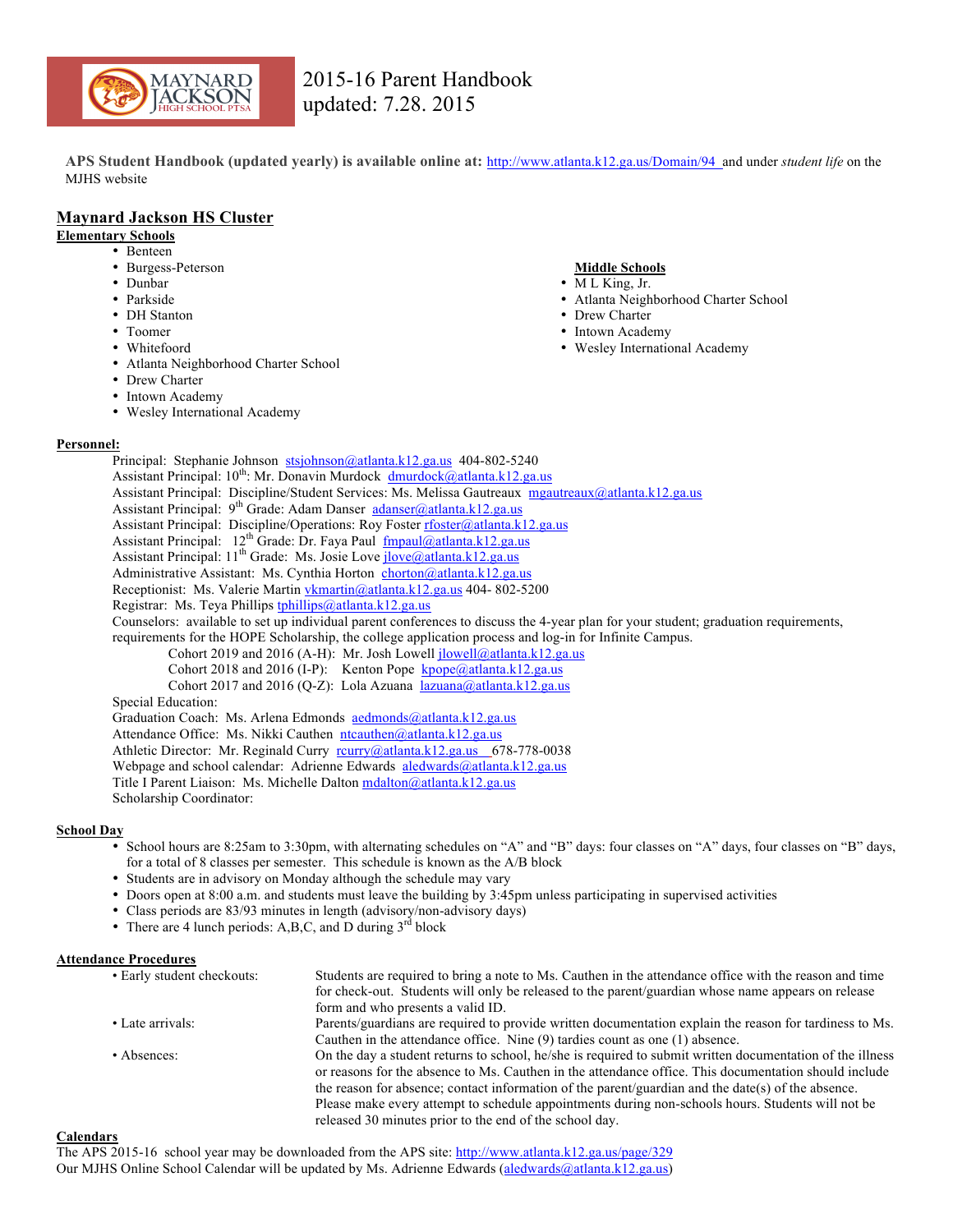

#### **Graduation Requirements**

The state of Georgia requires 24 units. The IB diploma requires additional units as part of the program (www.ibo.org). The academies require certain units as part of their certification.

| equire certain units as part or their certification  |                                                                |  |
|------------------------------------------------------|----------------------------------------------------------------|--|
| Area of study                                        | Units required for                                             |  |
|                                                      | Ninth-graders entering in 2008-2009 and beyond                 |  |
|                                                      | Required courses in italics                                    |  |
| English/Language Arts                                |                                                                |  |
|                                                      | 1 unit Ninth Grade Literature/Composition                      |  |
|                                                      | 1 unit American Literature/Composition                         |  |
|                                                      | 2 units English/Language Arts Core, including AP/IB courses    |  |
| Mathematics                                          |                                                                |  |
|                                                      | 1 unit Mathematics 1 or equivalent                             |  |
|                                                      | 1 unit Mathematics 2 or equivalent                             |  |
|                                                      | 1 unit Mathematics 3 or equivalent                             |  |
|                                                      | I additional unit Mathematics Core, including AP/IB courses    |  |
|                                                      | *See requirements for students with disabilities below         |  |
| Science                                              |                                                                |  |
|                                                      | 1 unit Biology 1                                               |  |
|                                                      |                                                                |  |
|                                                      | 1 unit Physical Science or Physics 1                           |  |
|                                                      | 1 unit Chemistry 1, Earth Systems, Environmental Science or an |  |
|                                                      | AP/IB course                                                   |  |
|                                                      | 1 unit Science Core, including AP/IB courses                   |  |
| Social Studies                                       | $3\frac{1}{2}$                                                 |  |
|                                                      | 1 unit United States History                                   |  |
|                                                      | 1 unit World History                                           |  |
|                                                      | 1/2 unit Economics/Business/Free Enterprise                    |  |
|                                                      | 1/2 unit World Geography                                       |  |
|                                                      | 1/ <sub>2</sub> unit American Government/Civics                |  |
| Modern Language/Latin                                | $\mathcal{D}$                                                  |  |
|                                                      | 2 units of the same modern language or of Latin                |  |
| Career, Technical and Agricultural Education, Modern |                                                                |  |
| Language/Latin or Fine Arts                          |                                                                |  |
| Physical Education                                   |                                                                |  |
|                                                      | 1/2 unit Personal Fitness                                      |  |
| Health                                               | $\frac{1}{2}$                                                  |  |
|                                                      | ½ unit Health                                                  |  |
|                                                      |                                                                |  |
| Community Service                                    | $\frac{1}{2}$                                                  |  |
| Required                                             | $20\frac{1}{2}$                                                |  |
| Electives                                            | $3\frac{1}{2}$                                                 |  |
|                                                      | 2 units related to thematic pathway                            |  |
| Total                                                | 24                                                             |  |

**Note: Georgia Colleges require at least 2 consecutive years of the same foreign language for acceptance. This does not include technical and vocational institutions.**

**Grades**

A---90-100 - 4 quality points (quality points are averaged together for the GPA).

B---80-89 -3 points

C---70-79 -2 Points

F---0-69 -0 points

AP/upper IB courses have an added quality point. An" A" is awarded 5 points in these classes.

#### **My Backpack:** https://mybackpack.apsk12.org

Students have access to online storage, word-processing programs and other online tools.

**Lunch/Breakfast:** All students at MJHS may eat breakfast and lunch free of charge courtesy of an APS grant. Some athletic programs qualify for afternoon snacks and meals.

## **Money**

When paying for items such as PSAT for  $9<sup>th</sup>$  graders (\$14 -2014), or athletic fees, students must pay via cash or money orders. Junior and Senior class dues and volleyball fees may be paid on online. *Be sure to get and keep all receipts for your records*. As the year progresses, we anticipate more fees, dues and other school purchases will be able to be made on-line.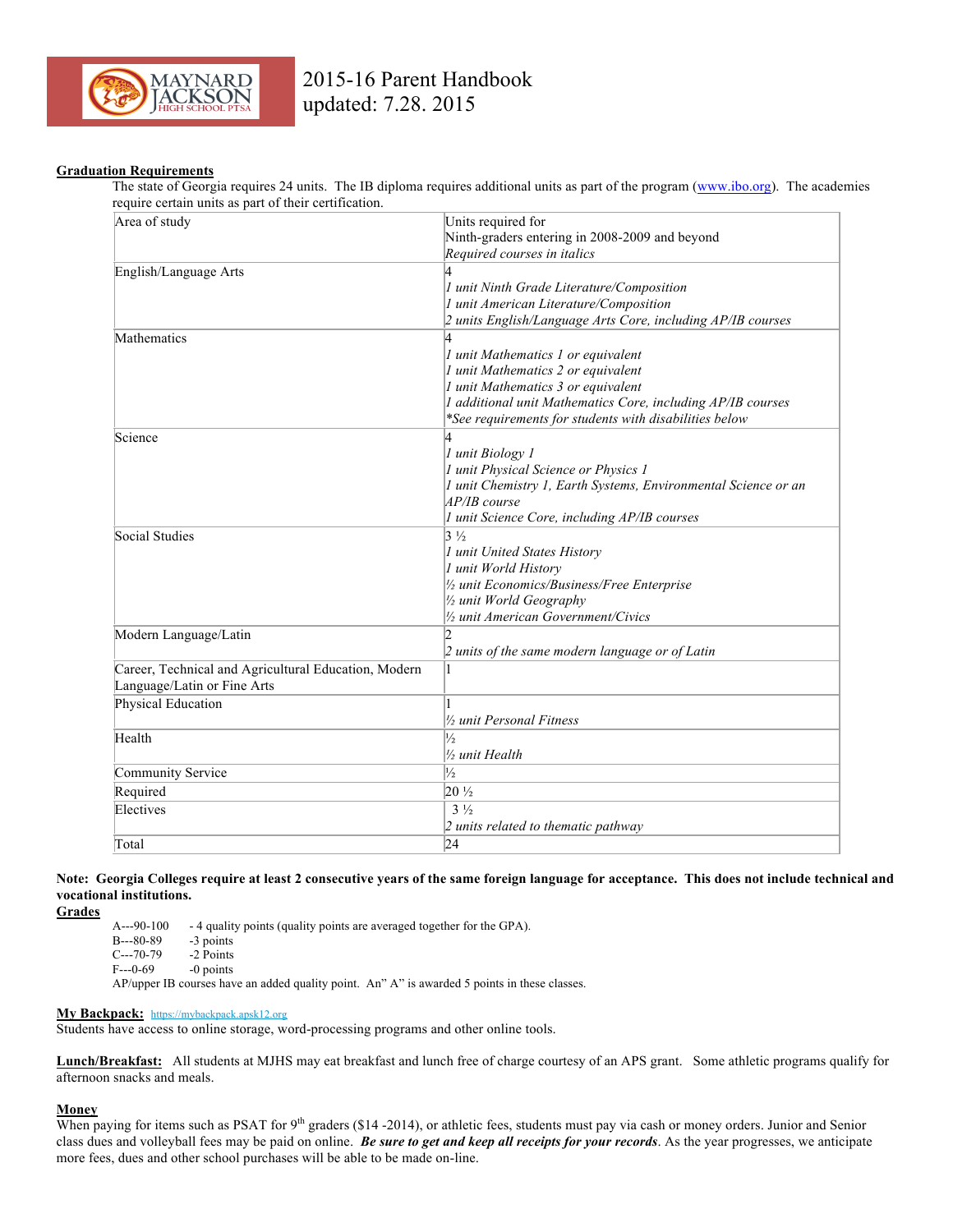

#### **Uniforms: The Charter Uniform Company** is supplying MJHS uniform attire at its store and is located at

1412 Moreland Ave SE, Atlanta, Ga 30316 in the Value Village shopping center (404) 289-4774. Items are also available online: https://charteruniforms.com and Maynard has its own link there. All shirts must have the MJHS monogram and only khaki colored bottoms are allowed. See the MJHS website for more information. Our school-based contact is Ms. Michelle Dalton, who can be contacted at (404) 802-5200.

. **Lockers:** \$5/year; may be purchased during orientation or during the first week of school from Mr. Murdock.

## **Testing Dates/Fees**

APS link to testing dates: http://www.atlanta.k12.ga.us/Page/35064

PSAT–in October. \$14 (2014) for freshmen, free for sophomores; it is recommended to take it as a freshman to use as a benchmark. Gifted testing in October/November - free

Georgia Milestones for course required by the state as the final exam and count 20% of the course's final grade

AP tests in April and May and cost \$99/test

IB tests for rising  $11<sup>th</sup>$  graders are possibly free, but as of yet, is not yet determined

#### **Volunteer Hours for Students (this is a graduation requirement)**

- 75 hours for non-IB students
- 150 hours for IB students as part of the Community, Action and Service Projects (CAS)
- Cindy Smith is a parent volunteer who helps students find, record and perform volunteer work
- Giving Point-online log of hours: http://www.mygivingpoint.org/

#### **Volunteer Opportunities for Parents**

- Parent volunteer forms are located in the main office
- Ms. Michelle Dalton is our Parent Liaison: mdalton@atlanta.k12.ga.us
- MJHS Parent Page is located on the MJHS website

#### **Media Center**

Ms. Lockridge is the media specialists and volunteers are needed to help with circulation and shelving.

#### **Yearbooks**

Yearbooks are paid for at the end of the school year by cash only. Yearbooks cost \$90 last year. Picture Day will be announced. Seniors receive yearbooks as part of their dues.

#### **Student Government Association elections, duties and officers**

Dr. Minor is the faculty advisor. Elections are in the fall. The SGA plans and organizes events throughout the school year, including the Homecoming week activities and hall decorations and the MORP dance for underclassmen in the spring.

#### **Clubs/extra-curricular activities**

*Athletic opportunities (check the website for Coach information, try-outs and scheduled games.)*

| Fall                 | Winter       | <b>Spring</b>   |
|----------------------|--------------|-----------------|
| Football             | Basketball   | Soccer          |
| Softball             | Swimming     | Track and Field |
| Volleyball           | Cheerleading | Golf            |
| <b>Cross Country</b> | Wrestling    | Baseball        |
| Cheerleading         | Riflery      | Lacrosse        |
|                      |              | Tennis          |

**Physicals are required to participate in all athletics. Some coaches may have additional information regarding free physicals. The form may be downloaded from the MJHS site.**

**Club Offerings: (Subject to change)** Check the web site. In addition these programs are available:

| <b>Emory Connection</b> |
|-------------------------|
| German Exchange Program |
| China trip              |
| Mock Trial              |
|                         |

#### **Driver's License and Certificate of Attendance**

The Teenage and Adult Driver Responsibility Act requires that students between the ages of 14 and 18 must satisfy school attendance and discipline requirements in order to receive and maintain a Georgia driver's permit or license. There is a \$5.00 fee for all Certificates of Attendance. Ms.Valerie Martin in the attendance office is the MHJHS contact person. Students must submit their request for a Certificate of Attendance at least two weeks prior to the date needed.

#### **SAT/ACT Prep courses**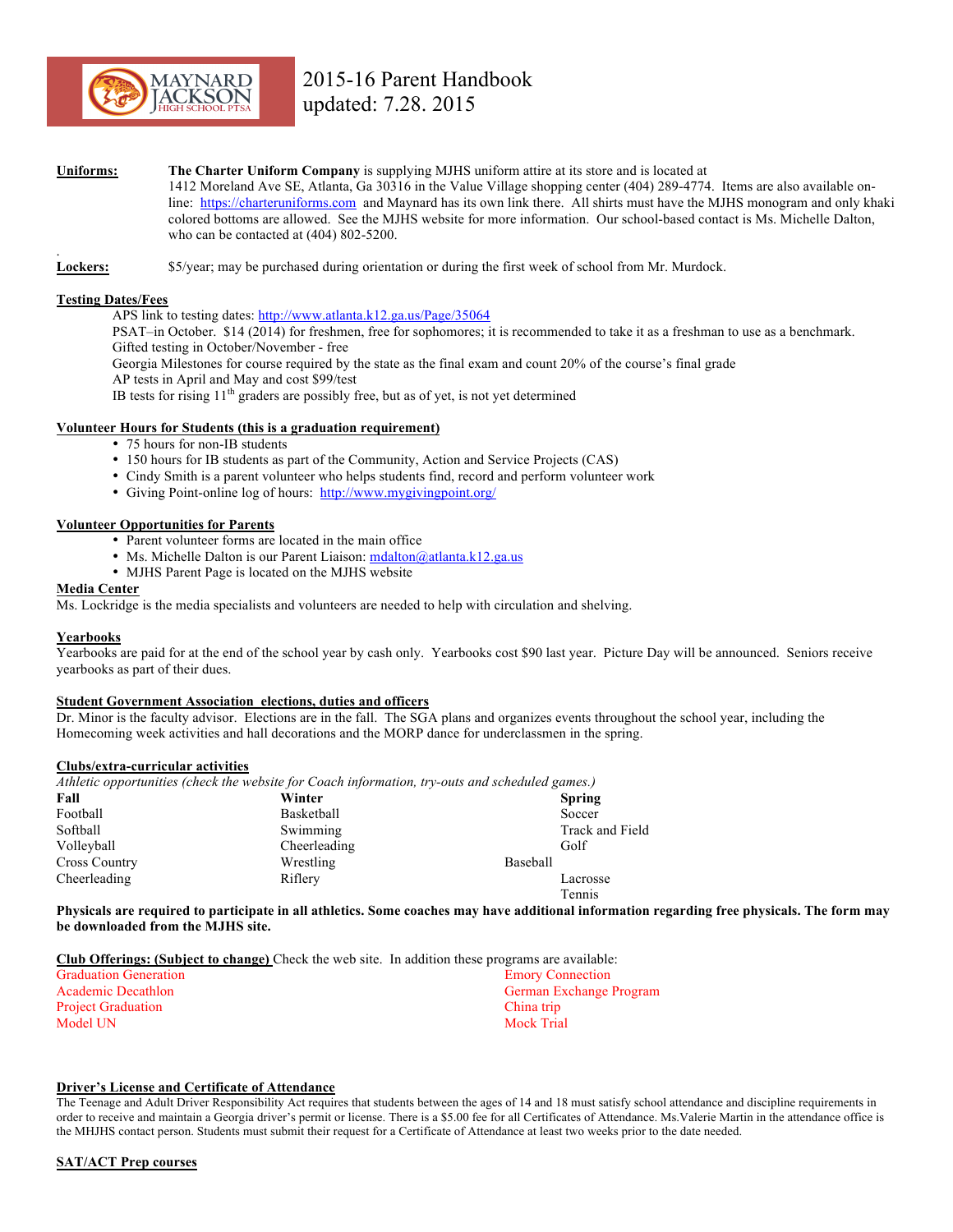

SAT/ACT prep courses are offered to juniors and seniors free of charge at MHJHS through Emory University. If space allows, sophomores are eligible to participate as well.

#### **Tutorials**

Tutoring is offered by all teachers on Wednesday afternoons from 3:30pm to 4:30pm. Students should check with their teachers for specific information.

#### **Grade level class sponsors**

Teachers/staff who act as grade level sponsors are responsible for helping to plan student activities throughout the school year.

| Dr. Denson/ Dr. Minor          |
|--------------------------------|
|                                |
| Ms. Gilbert, and Ms. E. Martin |
|                                |

#### **Infinite Campus** (IC)

Infinite Campus is the internet parent portal for school announcements, student schedules, online gradebook and attendance records. Once you are in the system, you will be given an activation code by the registrar. An app is available for mobile phones free of charge. Our systems log-in code is: **7746vrz.** For more information: http://sis.apsk12.org/portal/

#### **Transportation**

School bus routes will be posted on the school webpage and the APS webpage prior to the first day of school, based on registration addresses.

#### **Social Events**

A variety of social activities are planned for the 2016-16 school year including Homecoming and a spring dance.

The Homecoming game this year is **October 16th against North Clayton at Grady Stadium at 5:30p.m**. Each class decorates a designated area and this activity is sponsored by the Student Government Association (SGA). Contact Dr. Minor, if you can help:  $\frac{\text{Ominor@atlanta.k12.ga.us}}{\text{Ominor@atlanta.k12.ga.us}}$ . Homecoming Dance is usually at the school and is Sunday attire. Cluster Night for the varsity football game and the varsity basketball games are listed on the school calendar. The Junior-Senior Prom is in the spring. SGA sponsored a MORP dance in the spring for underclassmen. There are a number of events planned by the PTSA. (see calendar below)

#### **Junior/Senior dues**

These are a major source of money to pay for the Prom and yearbooks for seniors and may be paid online at the MJHS website.

## **Dictionary of Acronyms and abbreviations**

- \*GPA: Grade Point Average (average of the quality points awarded for each letter grade 0-4(5)
- \*ACT: American College Test
- \*AP: Advance Placement. Courses in which students may earn college credit
- \*APS: Atlanta Public Schools
- \*AVA: Atlanta Virtual Academy for online courses offered through APS
- \*CAS: Creativity-Action-Service Projects are a requirement for the IB diploma
- \*CCRPI: College and Career Ready Performance Index
- \*CTAE: Career, Technology, Agricultural Education
- \*EE: Extended Essay-IB diploma requirement
- \*EOCT: End-of-course-Tests administered in a variety of required subjects, such as math, science and language arts which will be replaced with *Georgia Milestones* and serves as the final exam
- \*Ga DOE: Georgia Department of Education
- \*IB: International Baccalaureate diploma program
- \*IC: Infinite Campus- online gradebook program for courses, announcements and attendance
- \*IEP: Individual Education Plan
- \*LSC: Local School Council
- \*PTSA: or PTA: Parent-Teacher-Student Association
- \*SAT: Scholastic Aptitude Test
- \*SGA: Student Government Association sponsored by Dr. Odrie Minor
- \*SMSEA: Science and Mathematics Summer Enrichment Activities
- \*SST: Student Support Team
- \*STAR student: Student-Teacher Achievement Recognition student with the highest SAT score and in the top
- 10% of graduation class
- \*TSA: Technology Students Association

## **Awards and Recognition**

*Governor's Honors:* For rising 11<sup>th</sup> and 12<sup>th</sup> graders during the summer in which students are nominated by their teachers and interview at the local and state level for a chance to study in depth with other outstanding students from across the State of Georgia, all expenses paid. *Beta Club:* Academic service oriented honor society, invitation only based on grade point average

*Nat'l Honor Society:* Academic honor society, by invitation only based on grade point average in the 10<sup>th</sup> grade year.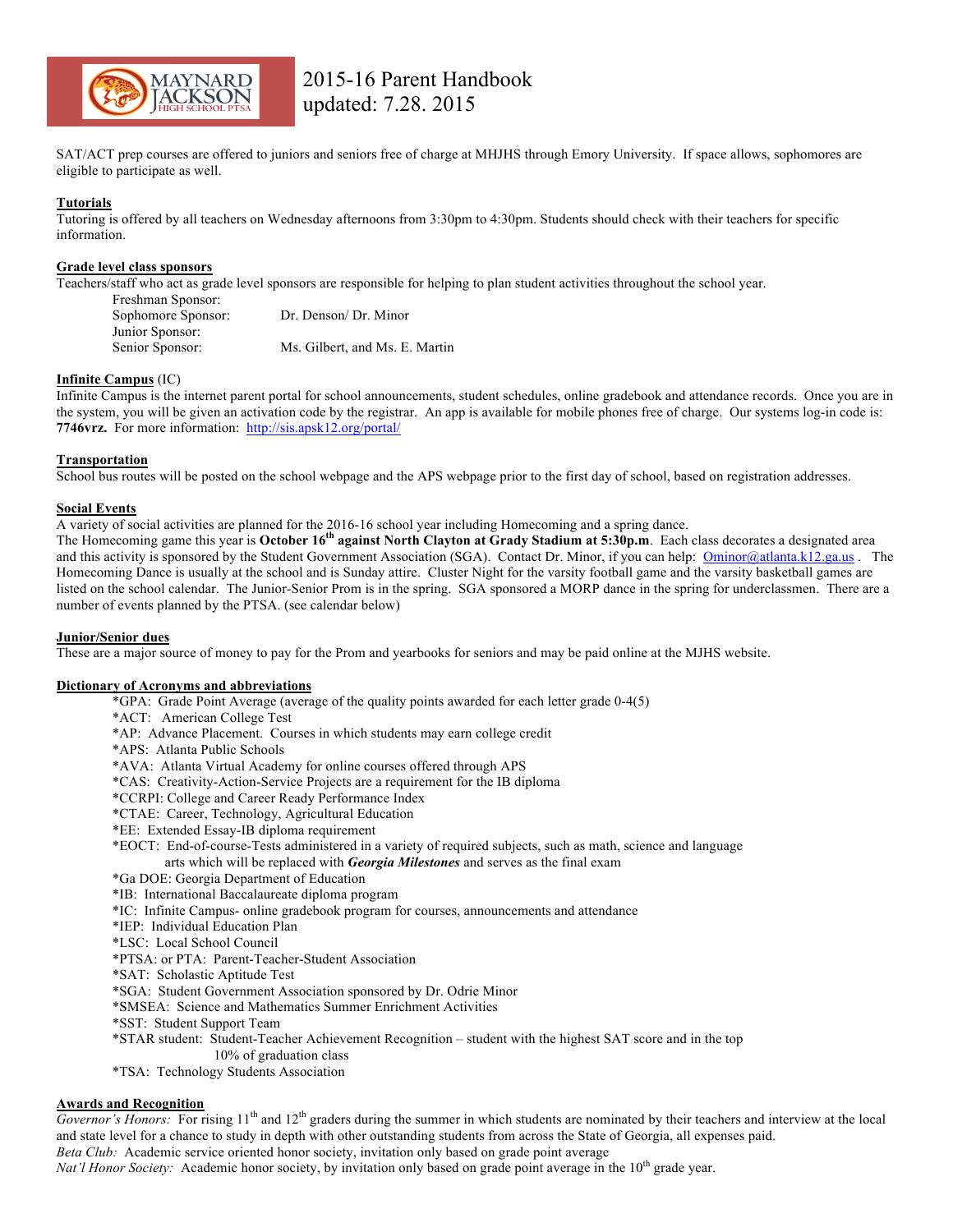

*Nat'l Merit Scholarship:* the highest scorer on the PSAT may apply *Nat'l Spanish, French Honorary Societies:* by invitation only in the 3<sup>rd</sup> semester of study of the foreign language *Nat'l Technology students Honorary Society:* by invitation only *STAR student:* Senior with the highest SAT score in the top 10% of graduating class. *Valedictorian:* Graduating senior with the highest academic average. *Salutatorian:* Graduating senior with the second highest academic average. *Historian:* Graduating senior with the third highest academic average. *AJC Journal Cup:* Atlanta Journal and Constitution awards the best all-around senior in athletics, community service and academics **(Contact Ms. Josie Love at jlove@atlanta.k12.ga.us if you know of other scholarship opportunities for our students)**

## **Performances/Events**

*Cluster Night:* For football and for basketball (see dates below) Homecoming: For Football, October 16, 5:30 at Grady Stadium against North Clayton *Awards Night:* Underclassmen academic awards *Visions:* Awards Night for seniors at the end of the year *Ballet Performances:* Two to three times a year (dates TBA) *Talent Show:* Usually in the spring as a fundraiser *Drama Production:* 2015 was "Raisin in the Sun", this year, "A Streetcar Named Desire" in the Fall *Band/Orchestra/Choir:* Dates in the winter and spring *Film Festival and Gala:* Culminating event for the student-produced films and awards *Athletic Awards:* for fall and winter/spring sports *Graduation:* At the Civic Center in 2015, scheduled by APS

#### **PTSA/PTS (Parent Teacher Student Association)**

The goal of the MJHS PTSA is to build a strong parent community in partnership with the surrounding neighborhoods and our outstanding student body and faculty. Only through partnership and working together on common goals can we achieve our mission to *Motivate, Educate, Graduate*.

#### **The 2015-16 PTSA Leadership Team Contact: mjhsptsa@gmail.com**

| President                        | Kim Durham-Wright                  |
|----------------------------------|------------------------------------|
| Co VP Fundraising                | Natalie Rosbottom                  |
| Co VP Fundraising                | Cherria Alexander                  |
| <b>VP</b> Parent Involvement     | Lynn Brandli                       |
| <b>VP Communications</b>         | Melanie Regnier                    |
| VP Hospitality                   | Shemeka Maddox                     |
|                                  | Ceri McCarron                      |
| Treasurer                        | Kari Lovell                        |
| Secretary                        | Jan MacGregor                      |
| Membership Chair/Parliamentarian | Candace McCollough                 |
| Volunteer Chair                  | Sonia Fuller                       |
| Spirit Store Chair               | Kyle Booth                         |
| Mini-Grants Coordinator          | Cherria Alexander                  |
| <b>Class 2016</b>                | Michelle Newcome, Gigi Conner      |
| <b>Class 2017</b>                | Carla Phillips, Candace McCollough |
| <b>Class 2018</b>                | Beth Wells, Cherria Alexander      |
| <b>Class 2019</b>                | Kelly Dennis, Julie Stoverink      |
| <b>Athletic Boosters</b>         | Lisa Roberson, Shemeka Maddox      |
| Mini-Grant Coordinator           | Cherria Alexander                  |

Join PTSA for the 2015-16 school year online at: http://mjhsptsa.org/join-the-ptsa or at any regularly scheduled PTSA meeting. You may also download a membership form and bring it along with a check made out to MJHS PTSA to the front office (Ms. Martin)

#### **Dues:**

#### **\$25 for Family (bumper sticker)**

\$5/year for Individual parent, student and faculty member (faculty gets a ream of paper) \$50 Hit the Spot includes family, bumper sticker and new yard sign \$100 Jaguar Nation Supporter includes bumper sticker, yard sign and part of the Athletic Boosters, too

#### **Calendar of Events (tentative-check the MJHS master online calendar)**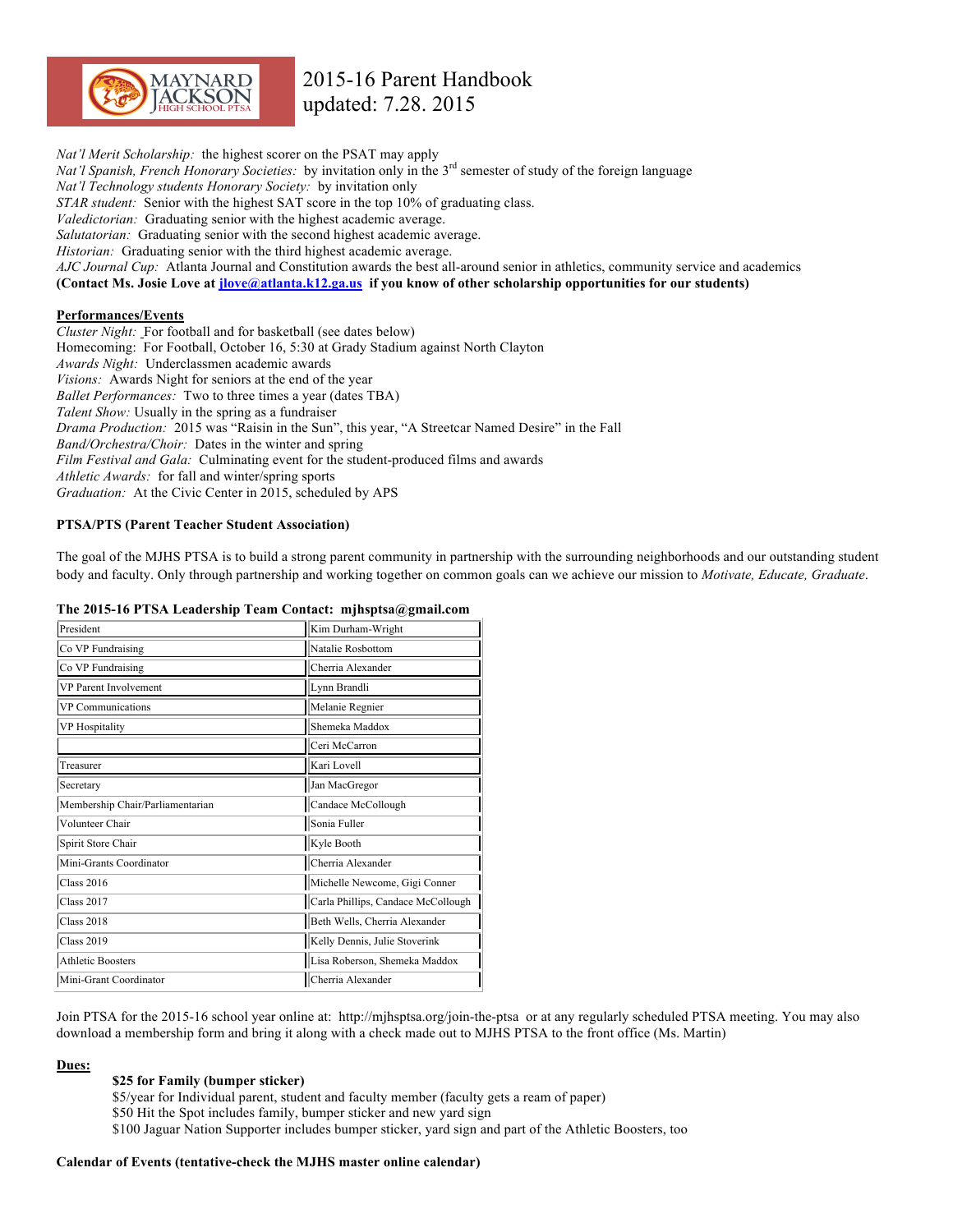

31-Jul- 9:00AM PTSA Welcome Back Breakfast for Teachers (Volunteers Needed) MJHS Cafeteria Volunteers needed 14-Aug-15 FRI 8:30AM Principal's Coffee at school **31-Aug-15 MON 6:30PM PTSA Meeting/Open House MJHS Auditorium Concessions & Spirit Wear Store Open Early at 6:00PM** 25-Sep-15 FRI 6:00PM Jackson Cluster Night: Football Game vs. Cedar Grove HS Grady Stadium Festivities may begin at 5:30 26-Sep-15 SAT ALL DAY East Atlanta Strut EAV Hoping to have some participation in parade/booths 16-Oct-15 FRI 7:30PM Homecoming: Football Game vs North Clayton HS Grady Stadium **19-Oct-15 MON 6:30PM PTSA Meeting/Academic Progress Night MJHS Auditorium Concessions & Spirit Wear Store Open Early at 6:00PM** 23-Oct-15 FRI TBD PTSA Zombie Apocalypse TBD Fundraising Event - Open to Community 24-Oct-15 SAT TBD PTSA Zombie Apocalypse TBD Fundraising Event - Open to Community 30-Oct-15 FRI 5:30PM Jackson Senior Night: Basketball Game vs McNair HS Grady Stadium 6-Nov-15 FRI 8:00AM Principal's Coffee Drip Coffee 20-Nov-15 FRI TBD MJHS Basketball Tip-Off Classic MJHS Gym 21-Nov-15 SAT TBD MJHS Basketball Tip-Off Classic MJHS Gym 23-Nov-15 MON TBD MJHS Basketball Tip-Off Classic MJHS Gym **7-Dec-15 MON 6:30PM PTSA Meeting/Performing Arts Night & Bake Sale MJHS Auditorium Concessions & Spirit Wear Store Open Early at 6:00PM** 11-Dec-15 FRI ALL DAY Holiday Staff & Faculty Luncheon (Prep starts @ 9AM / CleanUp @ 2:30PM) MJHS Cafeteria Volunteers needed to prep/serve/clean-up 12-Dec-15 SAT ALL DAY Barnes & Noble Shopping Day for MHJHS B&N Edgewood Including Gift Wrapping & Cheesecake Sale Pickup 11-Jan-16 MON TBD Fall/Winter Sports Athletic Awards Ceremony & Reception TBD 15-Jan-16 FRI 5:00PM Jackson Cluster Night (Basketball) - TENTATIVE TBD APS Basketball Schedule is not yet published; dates may change 29-Jan-16 FRI 5:00PM Jackson Alumni Night (Basketball) - TENTATIVE TBD APS Basketball Schedule is not yet published; dates may change 5-Feb-16 FRI 5:00PM Jackson Senior Night (Basketball) - TENTATIVE TBD APS Basketball Schedule is not yet published; dates may change **8-Feb-16 MON 6:30PM PTSA Meeting/Visual Arts Night & Art Gallery Fundraiser MJHS Auditorium Concessions & Spirit Wear Store Open Early at 6:00PM** 4-Mar-16 FRI 8:00AM Principal's Coffee Drip Coffee **21-Mar-16 MON 6:30PM PTSA Meeting/Academic Progress Night MJHS Auditorium Concessions & Spirit Wear Store Open Early at 6 9-May-16 MON 6:30PM PTSA Meeting/Officer Elections MJHS Auditorium Concessions & Spirit Wear Store Open Early at 6:00PM** May TBD MAY TBD TBD Winter/Spring Sports Athletic Awards Ceremony & Reception TBD

In addition, student members are eligible for scholarships. Applications will be made available online at www.mjhsptsa.org

Volunteer or receive the weekly PTSA newsletter, "The Roar," by contacting Sonia Fuller at sffuller@bellsouth.net and be sure to follow the Maynard Jackson High School PTSA Facebook page for updates and notices.

EMAIL: mjhsptsa@gmail.com

Join us this year as we "Motivate! Educate! and Graduate!" our students. It's going to be a great year at MJHS, and we want you to be a part of it!

## **Parent Teacher Student Association (PTSA) Membership Form**

The PTSA is one of the largest child advocacy groups working toward the improvement of education for all students. Get involved by becoming a member of the PTSA and stay connected to the functions, activities and valuable information Maynard Jackson High School provides. Membership dues are a source of income for the PTSA.

**Please Circle: Parent/Guardian Teacher/Staff/Administrator Student Relative Friend**